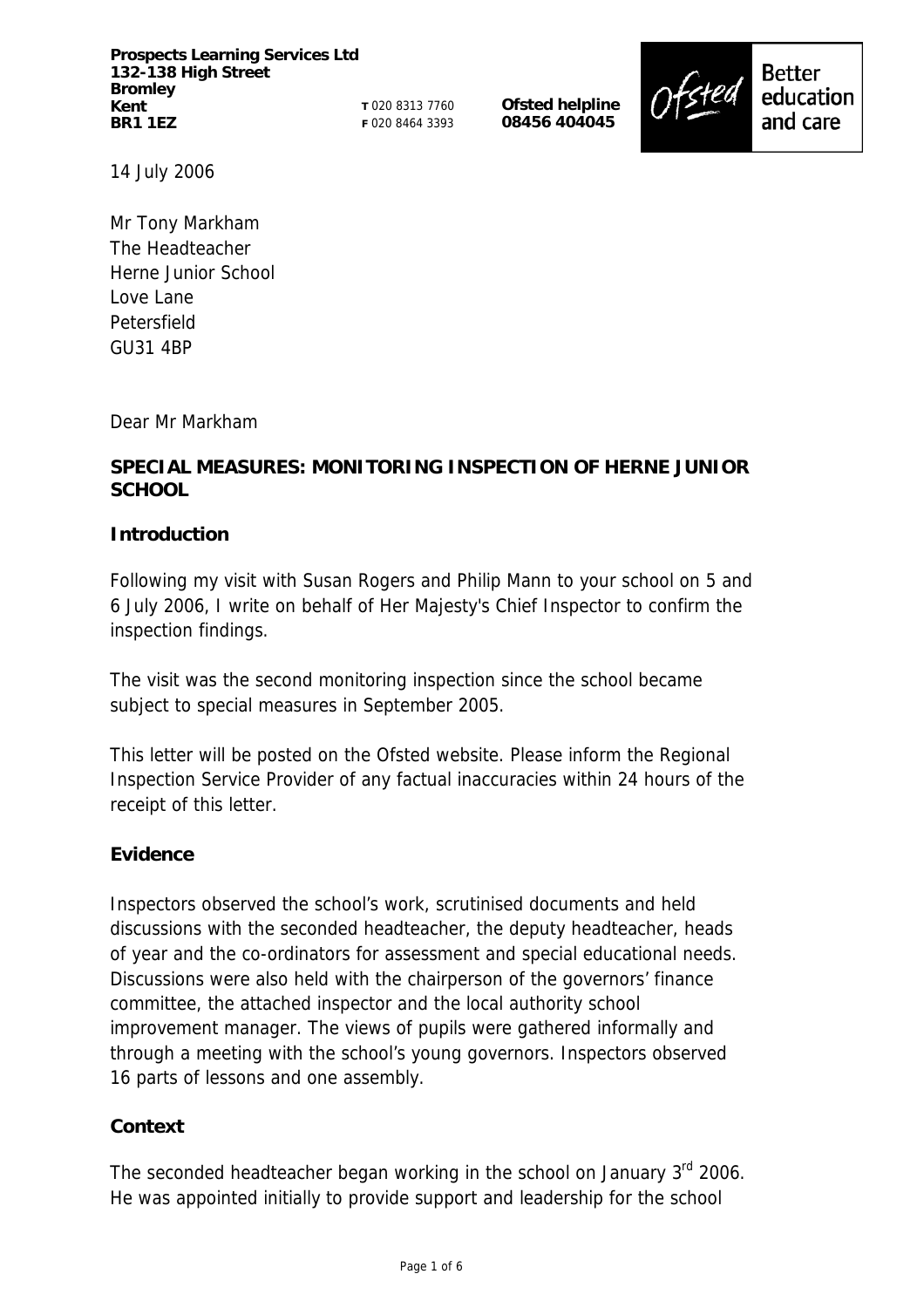

until Easter. However, as a result of the substantive headteacher's resignation this period has been extended until the end of the autumn term.

The Governing Body has conducted a selection procedure for a headteacher but decided not to appoint. A second recruitment process is underway.

## **Achievement and standards**

When pupils enter the school in Year 3, overall levels of attainment are above average. The progress that pupils make as they move through the school remains inconsistent. Expectations of what pupils can achieve continue to be too low in some year groups and subjects. Pupils in Years 4 and 6 make better progress because levels of challenge are much higher. This is confirmed by some improved provisional results in this year's national tests, particularly in English where targets were exceeded. Targets set for pupils in mathematics were not achieved. However, there is evidence that pupils are making at least satisfactory progress in mathematics lessons.

Assessment information is used more effectively to monitor the achievements of pupils in English and mathematics and raise teachers' expectations. Individual targets are set for all pupils in these subjects. Discussions with pupils confirm that they welcome this initiative and find these targets very useful in helping them to succeed in their writing and number work.

The school has developed a better understanding of how targets can be used to raise standards but practice is inconsistent.

Progress on the areas for improvement identified by the inspection in September 2005:

 Make sure that targets for improvement are easily measurable and checked for their effectiveness in enhancing pupils' progress – satisfactory progress.

### **Personal development and well-being**

Pupils' personal development and well-being continue to be good. They enjoy working in pairs or small groups where they display good social skills and a sense of maturity. The Young Governors group of pupils continues to meet regularly with staff. They value being part of the school's drive for improvement and recognise that things are getting better. This involvement also contributes to their understanding of citizenship.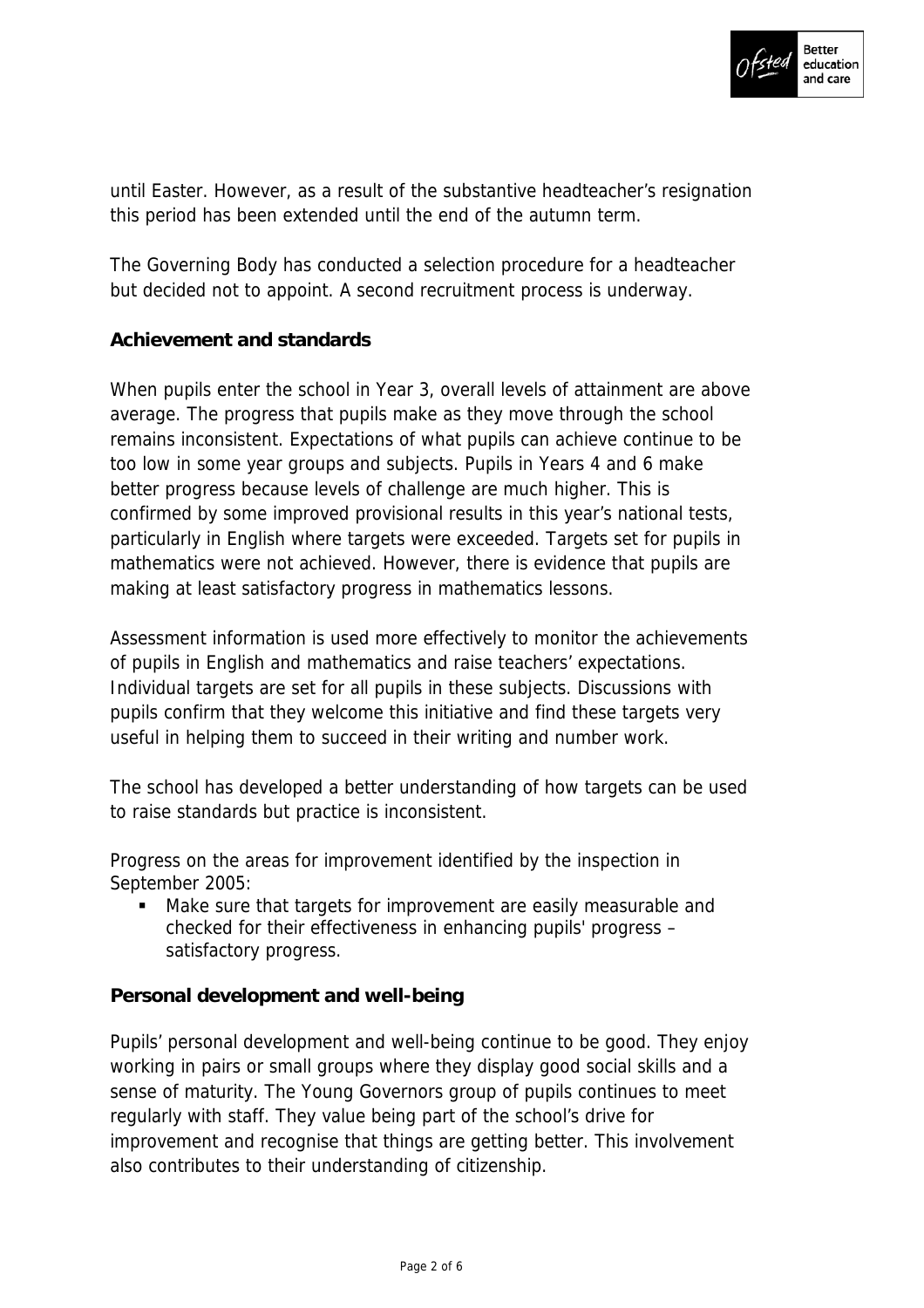

Target setting in English and mathematics has been well received by pupils. Some feel they are learning more because they are clearer about what to do next to improve. The initiative is helping pupils to develop their capacity to be independent in their learning.

Whilst most pupils enjoy coming to school, they find some lessons lacking in interest and too long. Consequently, they find it difficult to maintain their levels of concentration.

Attendance and punctuality continue to be good.

## **Quality of provision**

Sixteen parts of lessons were observed, five were judged to be good, five were satisfactory and six were judged to be inadequate. The school's selfevaluation supports the view that teaching is still inadequate.

The teaching of basic skills has improved. The work undertaken to improve practice in mathematics has been effective. A focus on the teaching of reading has led to pupils making better progress. Workshops for parents in reading and mathematics have received positive feedback. The combined impact of these actions is reflected in the judgements made about the teaching and learning that was inspected. All the lessons seen in English and mathematics were at least satisfactory and some were good. Progress in these subjects is improving but there are still too many pupils who are not sufficiently stretched in their learning.

Staff are working hard to improve the coherence of the curriculum. There is a new curriculum overview with opportunities for cross-curricular links. Revised mid-term planning in all subjects is not always resulting in effective planning for learning in lessons. This is a key weakness with too many staff failing to structure learning through the use of objectives and activities that match pupils' needs, or to evaluate learning with sufficient rigour to challenge pupils' thinking.

Where teaching is effective, teachers' plans include a variety of activities that help pupils to achieve appropriately challenging objectives. Expectations are high. Positive relationships support learning. Teaching is lively, energetic and engaging. Pupils are required to push their thinking to a higher level. In these lessons teachers sustain a rapid pace by skilful questioning and cleverly planned activities. This good practice is yet to be embedded in all subject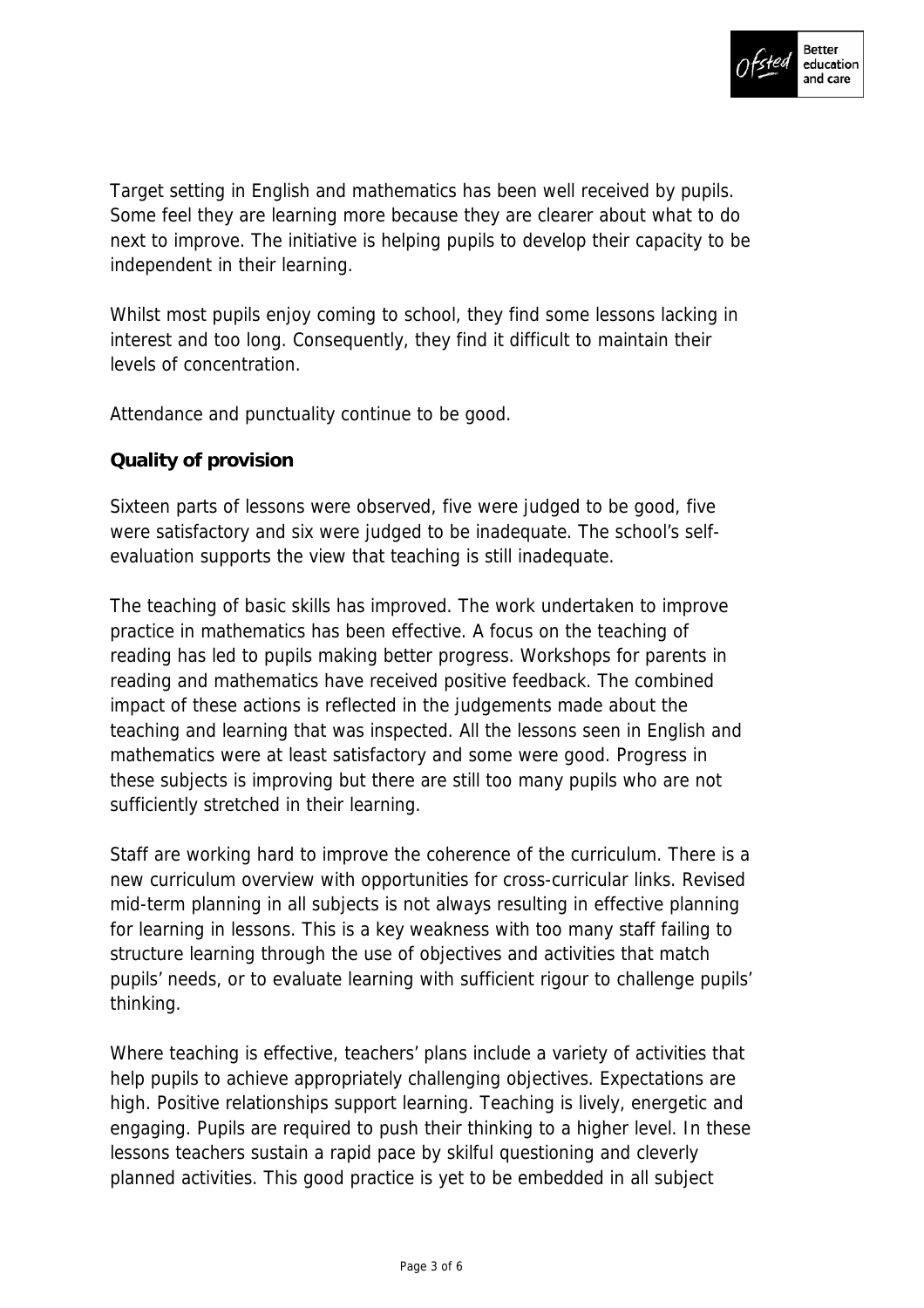

areas. Weaknesses remain, even in lessons that are satisfactory overall. Work sometimes lacks sufficient pace. Teachers do not make good use of assessment information to plan for learning and some lesson objectives are so broad as to lack any meaning in terms of the next learning steps for pupils. Teaching is not responsive to the needs of pupils and marking does not give clear guidance to pupils about what they must do to improve.

Support for pupils with learning difficulties and disabilities remains satisfactory. The effectiveness of learning assistants is variable. When planning is shared with them and they are clear about the objectives of lessons, they are able to help pupils learn and accelerate their progress.

Progress on the areas for improvement identified by the inspection in September 2005:

- Raise the quality of teaching, ensuring that teachers' use assessment information accurately to provide work that meets pupils' differing needs especially in English and mathematics – inadequate progress.
- Revise curriculum guidance to give teachers more help in planning and evaluating their lessons and to make better use of time – satisfactory progress.

### **Leadership and management**

The uncertainty surrounding the long term leadership of the school and the reluctance of some to accept that the school requires special measures has resulted in time being lost, to the detriment of pupils' progress. However, leadership and management are now strengthened. Governance is clearly satisfactory. Overall, the leadership of the senior team is satisfactory. The seconded headteacher has won the confidence and trust of staff. He has led staff and governors in the creation of a whole school improvement plan. The plan is informed by a good understanding of the school's strengths and areas for development. It sets out clear and appropriate strategies that are beginning to make a positive impact in some areas. A focus on pupils' learning is central to the plan but does not have a sharp enough emphasis on securing a consistent understanding of what effective learning is. Not all staff fully appreciate their responsibility to secure and accelerate pupils' learning.

The roles and responsibilities of staff have been reviewed and clarified. Teams are working together more effectively. Those with key responsibilities are more confident about carrying through the actions required for further improvement. Leaders who have been frustrated by a lack of direction now feel that a shared set of intentions is taking the work of the school forward.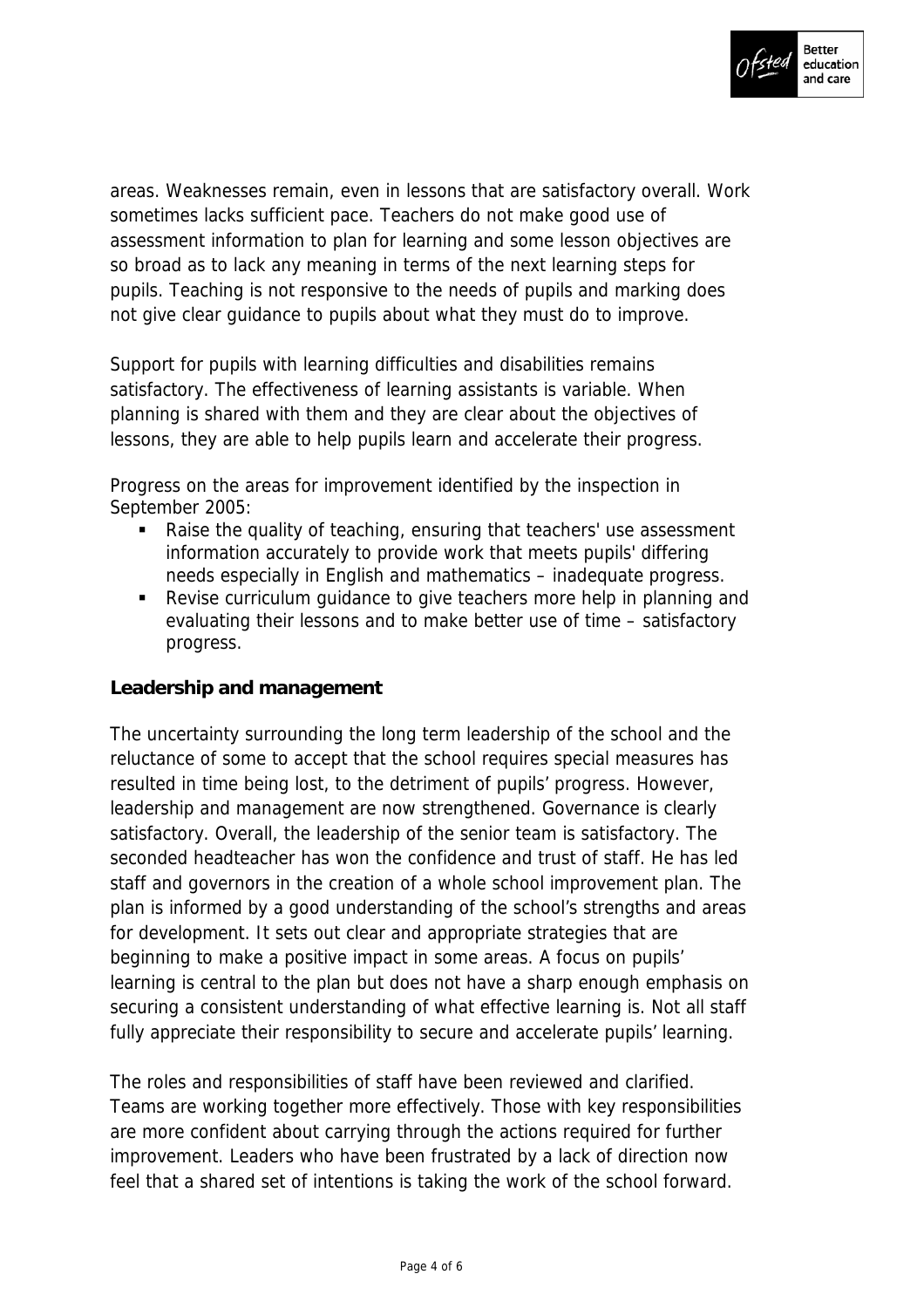

They have been supported by some effective training with additional training scheduled in the future.

More rigorous systems for monitoring and evaluating the work of the school have been devised and are being implemented. These include regular lesson observations and reviewing the curriculum to ensure that programmes of learning are covered in a coherent way. There is further work to do in both embedding new systems in practice and extending the work that is underway.

Governors have a sound idea of the school's strengths and priorities. They are assuming their role in challenging the school as well as in supporting it. This is helping to move the school forward more quickly. Leaders are aware that capacity to improve is constrained by the slow response of a few in grasping the importance of developing consistent practice. Appropriate plans are in place to address this issue. Leaders, governors and the local authority (LA) will want to demonstrate that these are carried through with rigour, clarity and determination.

A culture of openness where an exchange of views is welcomed is growing in the community of the school. The important partnerships with parents and the LA are stronger and increasingly positive.

Progress with the areas for improvement identified by the inspection in September 2005:

**IMPROVE THE QUALITY OF LEADER FIGUREY 10 MANUTA 10 HAM** Interacting that the school establishes a clear sense of direction through its school improvement plan **–** satisfactory progress.

## **External support**

Support from the local authority (LA) is now effective. The school improvement manager enhances the capacity for improvement by providing a good balance of challenge and support to the leadership of the school. The work of LA consultants and advisers is helping to improve pupils' progress.

### **Main Judgements**

Progress since being subject to special measures is inadequate.

Progress since the previous monitoring inspection is satisfactory.